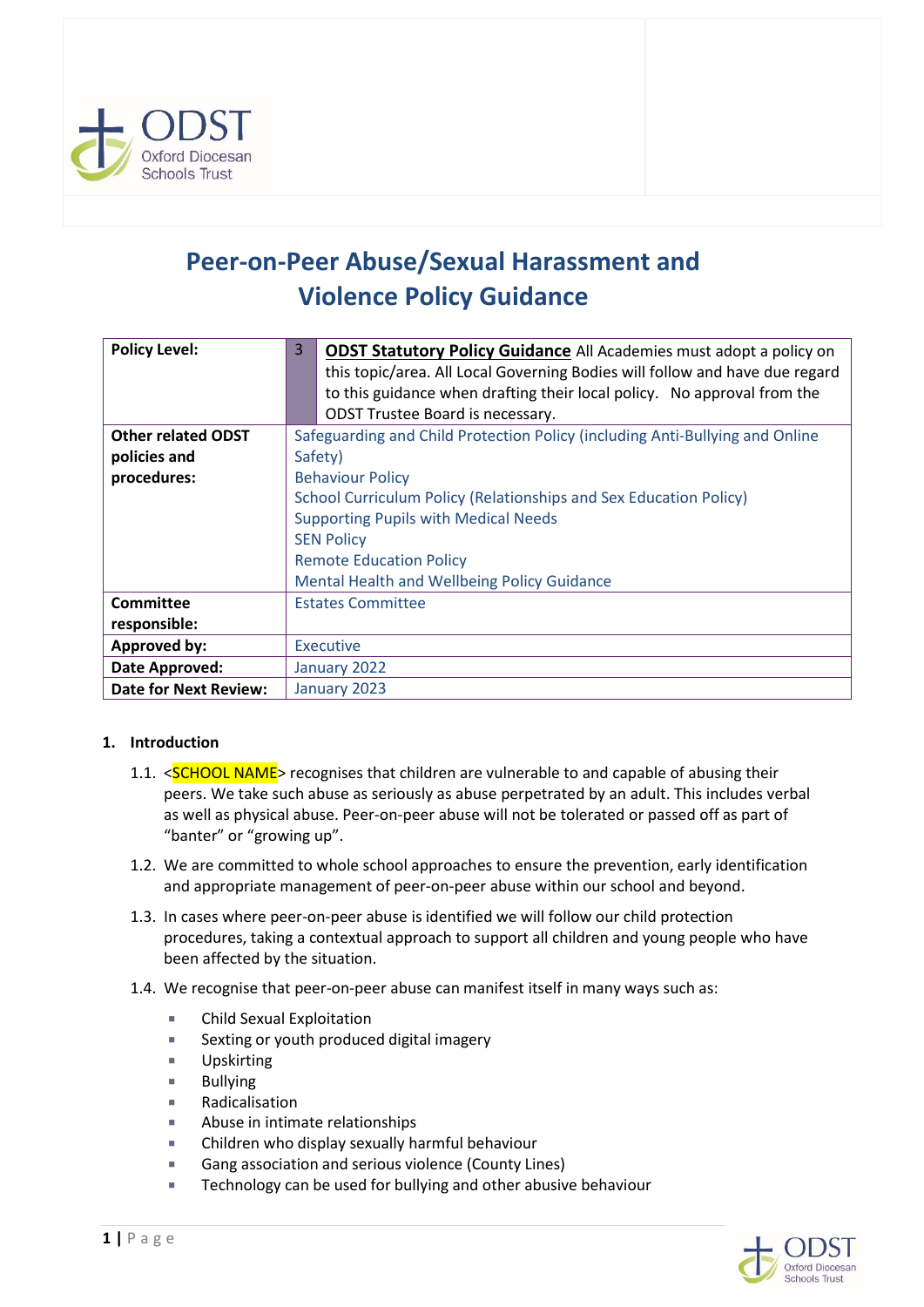- 1.5. Some of these behaviours will need to be handled with reference to other policies in school such as the behaviour policy, anti-bullying policy, child protection policy and online safety policy.
- 1.6. This policy concentrates on peer-on-peer abuse in the context of sexual harassment and sexual violence. It is compliant with the statutory guidance on peer-on-peer abuse as set out in Keeping Children Safe in Education (September 2021) and should be read in conjunction with the Local Safeguarding Children Board's (LSCB) Safeguarding Policy and Procedures, and any relevant Practice Guidance issued by it.

## **2. Aims**

## **2.1. The policy will: -**

- Set out our strategies for preventing, identifying and managing peer-on-peer abuse
- Take a contextual approach to safeguarding all children and young people (CYP) involved, acknowledging that children who have allegedly abused their peers or displayed harmful sexual behaviour are themselves vulnerable and may have been abused by peer, parents or adults in the community.

## **3. Understanding Peer-on-peer abuse**

- 3.1. Harmful sexual behaviour can manifest itself in many ways. This may include:
	- **EXECUTE:** inappropriate or unwanted sexualised touching
	- sexual harassment and sexual violence
	- upskirting, which typically involves taking a picture under a person's clothing without them knowing, with the intention of viewing their genitals or buttocks to obtain sexual gratification, or cause the victim humiliation, distress, or alarm
	- sexual harassment or sexual violence which may pressurise, force, or coerce someone to share nude images (known as sexting or youth produced sexual imagery
	- sharing sexual images of a person without their consent
	- bullying of a sexual nature online or offline, for example sexual or sexist name-calling
- 3.2. Our school also understands the different gender issues that can be prevalent when dealing with harmful sexual behaviour.
- 3.3. CYP can experience harmful sexual behaviour in various settings. This includes at school, at home (or at another home), in public places, and online. At our school, issues can occur in places which are supervised and unsupervised. For example, abuse may occur in toilets, corridors, changing areas, common rooms, outside spaces such as the playground and sports facilities, and when CYP are travelling home.

## **4. The Context**

- 4.1. All behaviour takes place on a spectrum. Understanding where a child's behaviour falls on aspectrum is essential to being able to respond appropriately to it. We use Simon Hackett's continuum model to demonstrate the range of sexual behaviours. (Appendix 1) to distinguish between problematic and abusive sexual behaviour (Harmful Sexual Behaviour HSB).
- 4.2. We are adopting the definition of HSB as set out in Keeping Children Safe in Education, DfE, 2021: -

*Forcing or enticing a child or young person to take part in sexual activities, not necessarily involving violence, whether or not the child is aware of what is happening. The activities may involve physical contact, including assault by penetration (for example rape or oral sex) or non-penetrative acts such as masturbation, kissing, rubbing, and touching outside of clothing. They may also include non-contact activities, such as* 

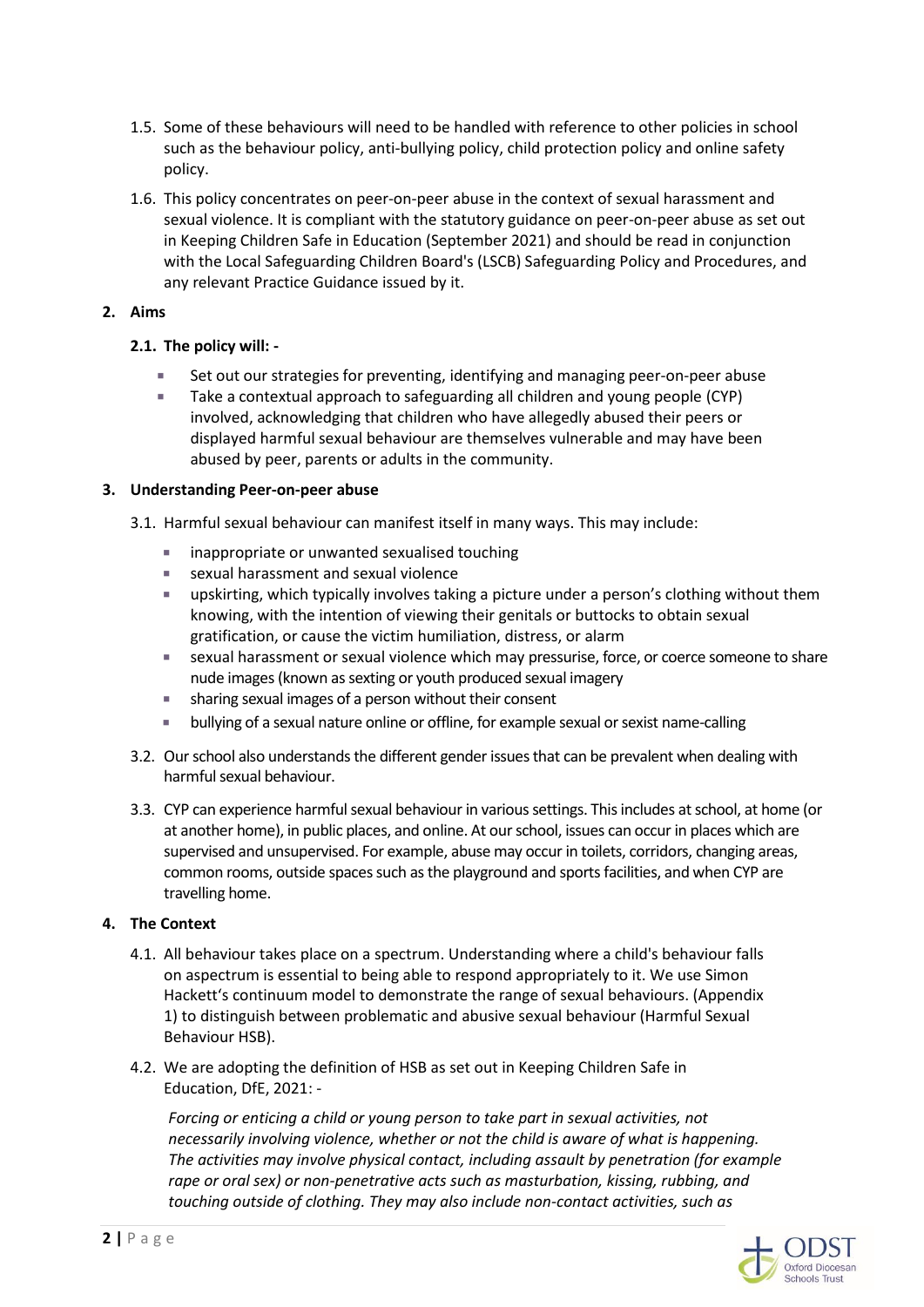*involving children in looking at, or in the production of, sexual images, watching sexual activities, encouraging children to behave in sexually inappropriate ways, or grooming a child in preparation for abuse. Sexual abuse can take place online, and technology can be used to facilitate offline abuse. Sexual abuse is not solely perpetrated by adult males. Women can also commit acts of sexual abuse, as can other children. The sexual abuse of children by other children is a specific safeguarding issue (also known as peer-on-peer abuse) in education and all staff should be aware of it and of their school or colleges policy and procedures for dealing with it.*

## **5. Vulnerable groups**

- 5.1. We recognise that all children can be at risk. However, we acknowledge that some groups are more vulnerable. This can include: experience of abuse within their family; living with domestic violence; young people in care; children who go missing; children with additional needs (SEN and/or disabilities); children who identify or are perceived as LGBTQ and/or have other protected characteristics under the Equalities Act 2010.
- 5.2. While research tells is us girls are more frequently identified as being abused by their peers and girls are more likely to experience unwanted sexual touching in schools; this is not confined to girls.
- 5.3. Boys are less likely to report intimate relationship abuse and may display other behaviour such as antisocial behaviour. Boys report high levels of victimisation in areas where they are affected by gangs. We recognise that both boys and girls experience peer-on-peer abuse, but they do so in gendered ways.
- 5.4. All staff should be aware of indicators, which may signal that children are at risk from, or are involved with serious violent crime. These may include increased absence from school, a change in friendships or relationships with older individuals or groups, a significant decline in performance, signs of self-harm or a significant change in wellbeing, or signs of assault or unexplained injuries. Unexplained gifts or new possessions could also indicate that children have been approached by, or are involved with, individuals associated with criminal networks or gangs and HSB.

## **6. How we seek to minimise the risk of harmful sexual behaviour**

6.1. The principal aim of our approach is to foster the conditions in which our pupils can aspire to and realise safe and healthy relationships, at school and as they continue in life. We work to a culture in which the voice of our CYP is central, where pupils feel able to share their concerns openly, knowing that they will be listened to, and that they will not be judged.

## **7. Children and Young People**

- 7.1. We use relationships, and sex education (RSE) and our Personal, Social and Health Education (PSHE) curriculum, to help our pupils understand, in an age-appropriate way, what harmful sexual behaviour is, including by peers. We teach them the knowledge they need to recognise and report abuse, including emotional, physical, and sexual abuse. We also teach them about the importance of making sensible decisions to stay safe (including online), whilst being clear that if a CYP is abused it is never their fault.
- 7.2. We help our pupils to develop the skills to understand:
	- what constitutes harmful sexual behaviour
	- that such behaviour is not acceptable
	- **the possible reasons for such behaviour, and vulnerability of perpetrators**
	- that they must tell a trusted adult if someone is behaving in a way that makes them feel uncomfortable and must tell a trusted adult if they witness such

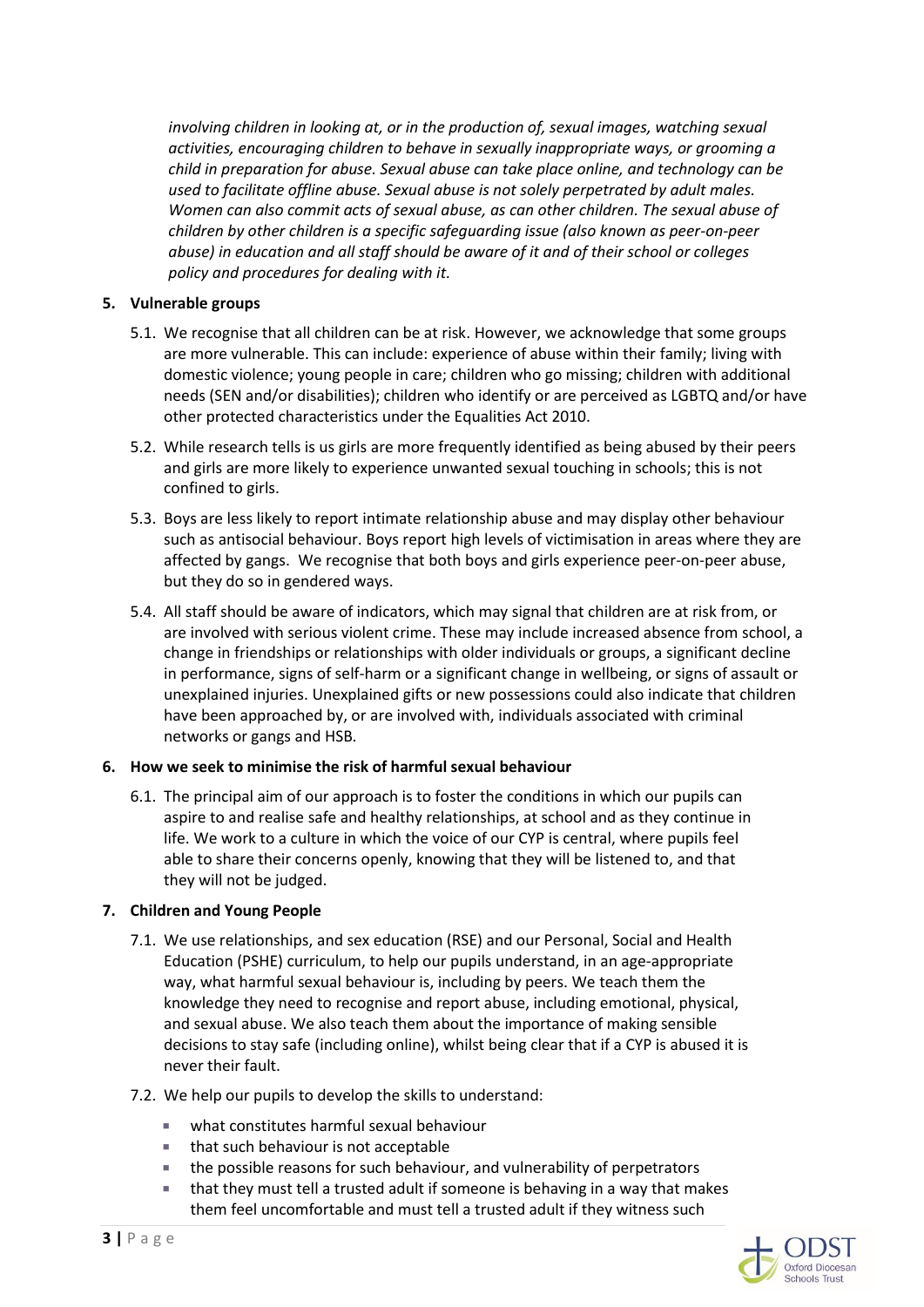behaviour towards others.

7.3. We understand our pupils may not always feel able to talk to adults about peer-onpeer sexual abuse. To help them, we will encourage them to share their thoughts and opinions, respond to their concerns, and respect and listen to them. We want our pupils to feel confident that any concerns they raise will be responded to appropriately

## **8. Parents and Carers**

- 8.1. It is important that parents and carers understand what is meant by harmful sexual behaviour and reinforce key messages from school at home. We work in partnership with parents to support our pupils and want to help them keep their child/ren safe. Parents and carers should understand:
	- the nature of harmful sexual behaviour
	- the effects of harmful sexual behaviour on CYP
	- **the likely indicators that such behaviour may be taking place**
	- what to do if it is suspected that peer-on-peer sexual abuse has occurred
- 8.2. Further information to support parents and carers in relation to harmful sexual behaviour is available online, including on the [NSPCC](https://www.nspcc.org.uk/what-is-child-abuse/types-of-abuse/child-sexual-abuse/#support) an[d Lucy Faithfull Foundation](https://www.stopitnow.org.uk/concerned-about-a-child-or-young-persons-sexual-behaviour/preventing-harmful-sexual-behaviour/?utm_campaign=1540968_HSB%20Toolkit%20email_SOCIAL%20MEDIA&utm_medium=email&utm_source=Lucy%20Faithfull%20Foundation&dm_i=48W7,X10O,38NO7C,43A9L,1) websites.

## **9. Responding to reports of sexual violence and sexualharassment**

9.1. All reports of peer-on-peer abuse will be made on a case by case basis with the designated safeguarding lead or their deputy taking a leading role using their professional judgement and supported by other agencies such as social care or the police as required.

## **10. The immediate response to a report**

- We will take all reports seriously and will reassure the victim that they will be supported and kept safe.
- All staff will be trained to manage a report.
- Staff will not promise confidentiality as the concern will need to be shared further (for example, with the designated safeguarding lead or social care). Staff will, however, only share the report with those people who are necessary to progress it.
- A written record of the conversation will be made as soon after the disclosure as possible recording using the words of the child. This may be used as part of a statutory assessment if the case is escalated later.
- Where the report includes an online element the school will follow advice on searching, screening and confiscation. The staff will not view or forward images unless unavoidable and only if another member of staff (preferably the DSL) is present.
- The DSL will be informed as soon as possible.

## **11. Risk Assessment**

- 11.1. When there has been a report of sexual violence, the designated safeguarding lead (or a deputy) will make an immediate risk and needs' assessment. Where there has been a report of sexual harassment, the need for a risk assessment should be considered on a case-by-case basis. The risk and needs' assessment should consider:
	- The victim, especially their protection and support;
	- **The alleged perpetrator; and**
	- All the other children (and, if appropriate, adult students and staff) at the school or college, especially any actions that are appropriate to protect them;
- 11.2. Risk assessments will be recorded (written or electronic say where these are filed) and kept under review.

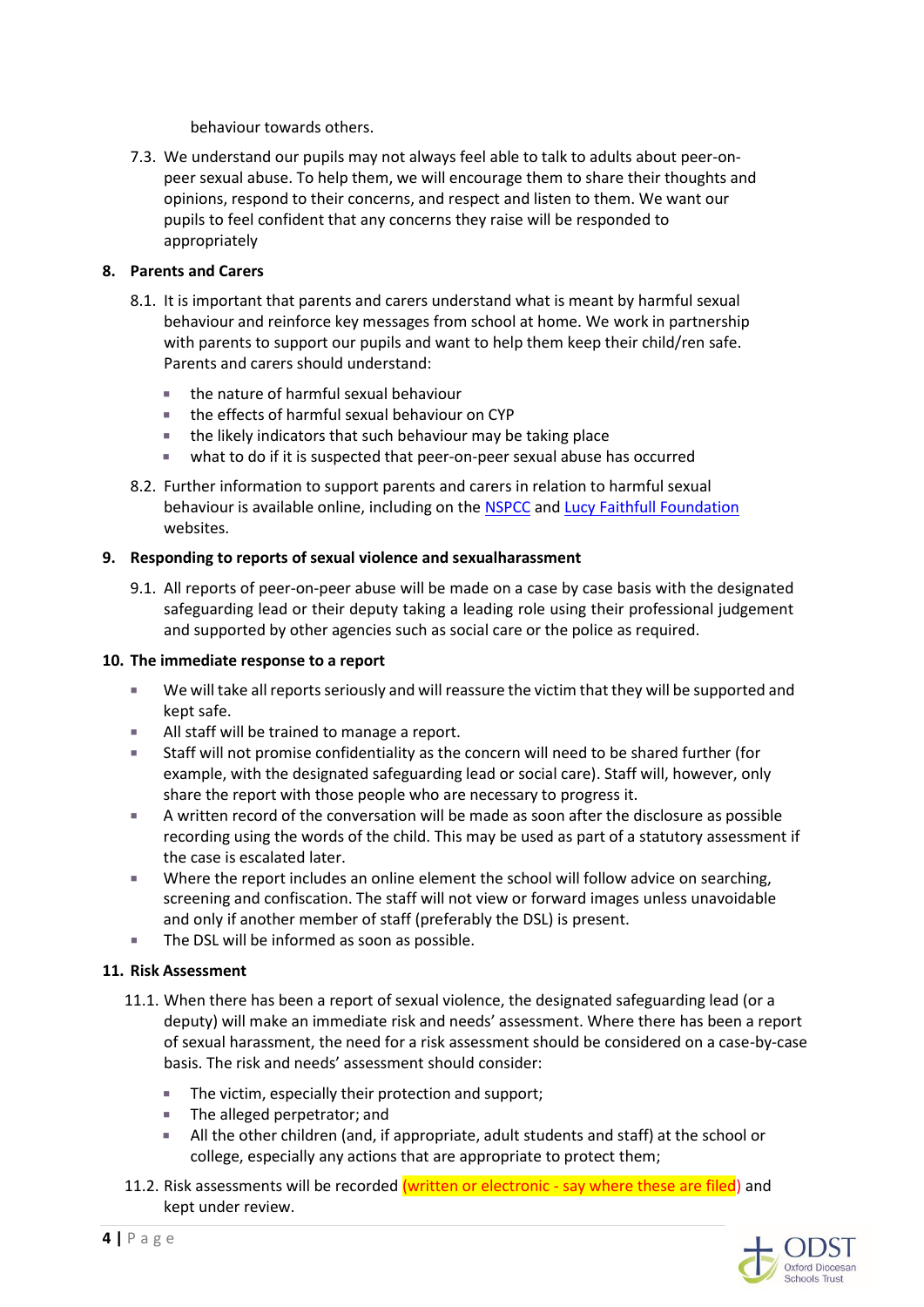11.3. The designated safeguarding lead (or a deputy) will ensure they are engaging with the local MASH.

## **12. Action following a report of sexual violence and/or sexual harassment**

- 12.1. Following an incident, we will consider
	- The wishes of the victim in terms of how they want to proceed. This is especially important in the context of sexual violence and sexual harassment;
	- The nature of the alleged incident(s), including: whether a crime may have been committed and consideration of harmful sexual behaviour;
	- The ages of the children involved;
	- The developmental stages of the children involved;
	- Any power imbalance between the children. For example, is the alleged perpetrator significantly older, more mature or more confident? Does the victim have a disability or learning difficulty?
	- $\blacksquare$  If the alleged incident is a one-off or a sustained pattern of abuse;
	- Are there ongoing risks to the victim, other children, adult students or school or college staff; and other related issues and wider context?

#### **13. Follow up Actions**

#### **Children sharing a classroom:**

- **13.1.** Whilst the school establishes the facts of the case and starts the process of liaising with children's social care and the police:
	- The perpetrator will be removed from any classes they share with the victim.
	- We will consider how best to keep the victim and alleged perpetrator a reasonable distance apart on school or college premises and on transport to and from the schoolor college.

These actions are in the best interests of both children and should not be perceived to be a judgment on the guilt of the alleged perpetrator.

#### **14. Options to manage the report**

#### **Manage internally**

- In some cases of sexual harassment, for example, one-off incidents, we may decide that the children concerned are not in need of early help or statutory intervention and that it would be appropriate to handle the incident internally, perhaps through utilising the behaviour and bullying policies and by providing pastoral support ( $\gamma$ ou may wish to give details here).
- ii. This decision will be made based on the principle that sexual violence and sexual harassment is never acceptable and will not be tolerated. All decisions, and discussions around making these decisions will be recorded and stored (by whom, where).
- iii. In line with (i) above, we may decide that the children involved do not require statutory interventions but may benefit from early help. Early help means providing support as soon asa problem emerges, at any point in a child's life. Providing early help is more effective in promoting the welfare of children than reacting later. Early help can be particularly useful to address non-violent harmful sexual behaviour and may prevent escalation of sexual violence.

#### **Early help**

- i. Where a child has been harmed, is at risk of harm, or is in immediate danger, we will make a referral to the MASH following locally agreed protocols.
- ii. Where statutory assessments are appropriate, the designated safeguarding lead or a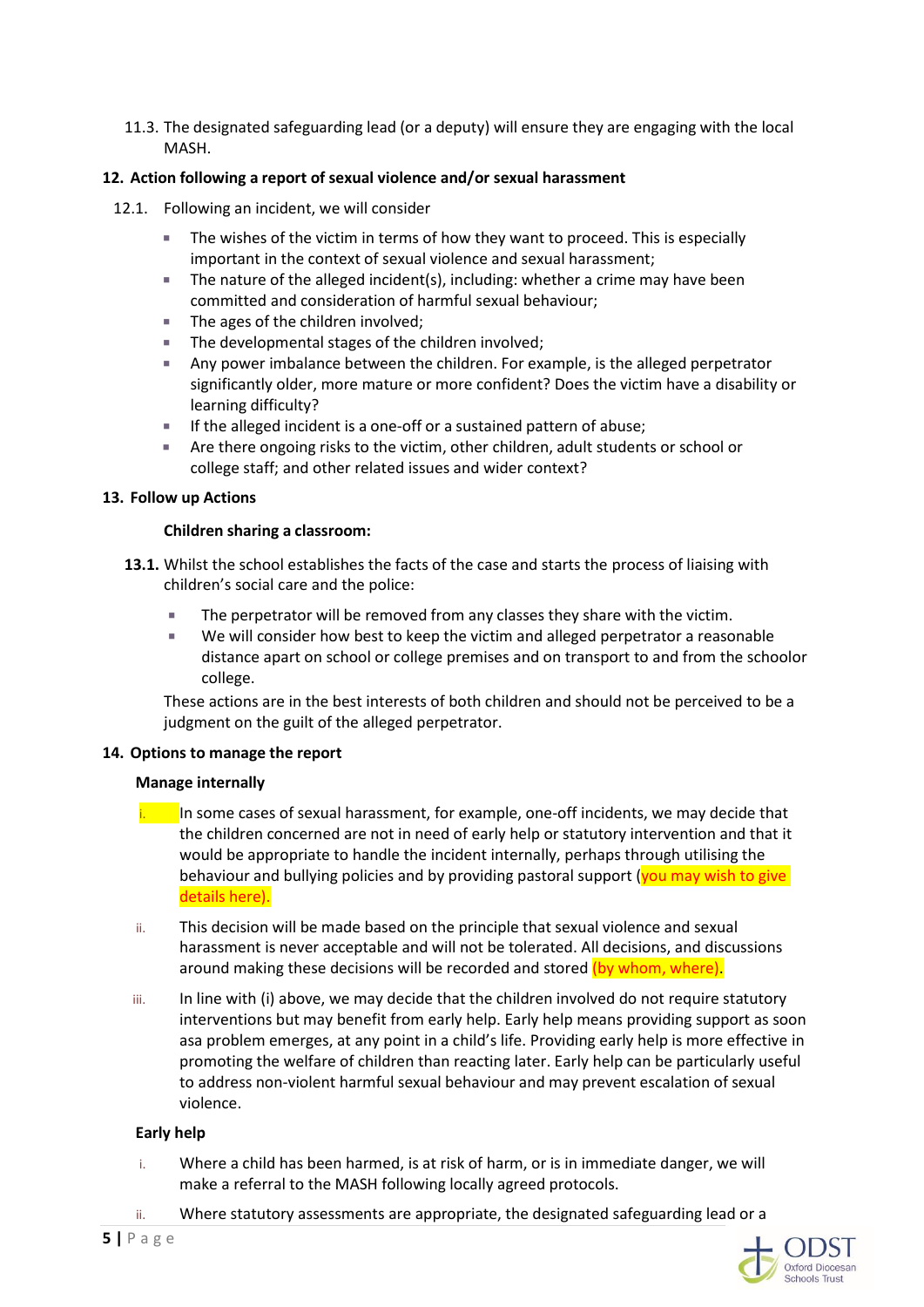deputywill be working alongside, and cooperating with, the relevant lead social worker.

- iii. Collaborative working will help ensure the best possible package of coordinated support is implemented for the victim and, where appropriate, the alleged perpetrator and any otherchildren that require support.
- iv. Where a child has been harmed, is at risk of harm, or is in immediate danger, schools and colleges should make a referral to local children's social care.
- v. Where statutory assessments are appropriate, the designated safeguarding lead or a deputy will work alongside and cooperate with the relevant lead social worker. Collaborative working will help ensure the best possible package of coordinated support is implemented for the victim and where appropriate, the alleged perpetrator(s) and any other children that require support.
- vi. We will not wait for the outcome (or even the start) of a children's social care investigation before protecting the victim and other children in the school.
- vii. All concerns, discussions, decisions and reasons for decisions should be recorded (written or electronic).

## **15. Reporting to the Police**

- 15.1. Any report to the police will generally be made through the MASH as above. The designated safeguarding lead (and their deputies) will follow local processes for referrals.
- 15.2. Where a report of rape, assault by penetration or sexual assault is made, the starting point is that this will be passed on to the police. **Whilst the age of criminal responsibility is ten, if the alleged perpetrator is under ten, the starting principle of reporting to the police remains**. The police will take a welfare, rather than a criminal justice, approach.
- 15.3. Where a report has been made to the police, the school will consult the police and agree what information can be disclosed to staff and others, the alleged perpetrator and their parents or carers. They will also discuss the best way to protect the victim and their anonymity.
- 15.4. Where there is a criminal investigation, we will work closely with the relevant agencies to support all children involved (especially potential witnesses). Where required, advice from the police will be sought in order to help us.
- 15.5. Whilst protecting children and/or taking any disciplinary measures against the alleged perpetrator, we will work closely with the police (and other agencies as required), to ensure any actions the school take do not jeopardise the police investigation.

#### **16. The end of the criminal process**

- 16.1. If a child is convicted or receives a caution for a sexual offence, the school will update its risk assessment, ensure relevant protections are in place for all children. We will consider any suitable action following our behaviour policy. If the perpetrator remains in school we will be very clear as to our expectations regarding the perpetrator now they have been convicted or cautioned. This could include expectations regarding their behaviour and any restrictions we think are reasonable and proportionate about the perpetrator's timetable. These expectations and any restrictions will be subject to written record and shared with the parent/s and carer/s.
- 16.2. Any conviction (even with legal anonymity reporting restrictions) is potentially going to generate interest among other pupils or students in the school or college.
- 16.3. We will ensure all children involved are protected, especially from any bullying or harassment (including online).

16.4. Where cases are classified as "no further action" (NFA) by the police or Crown Prosecution

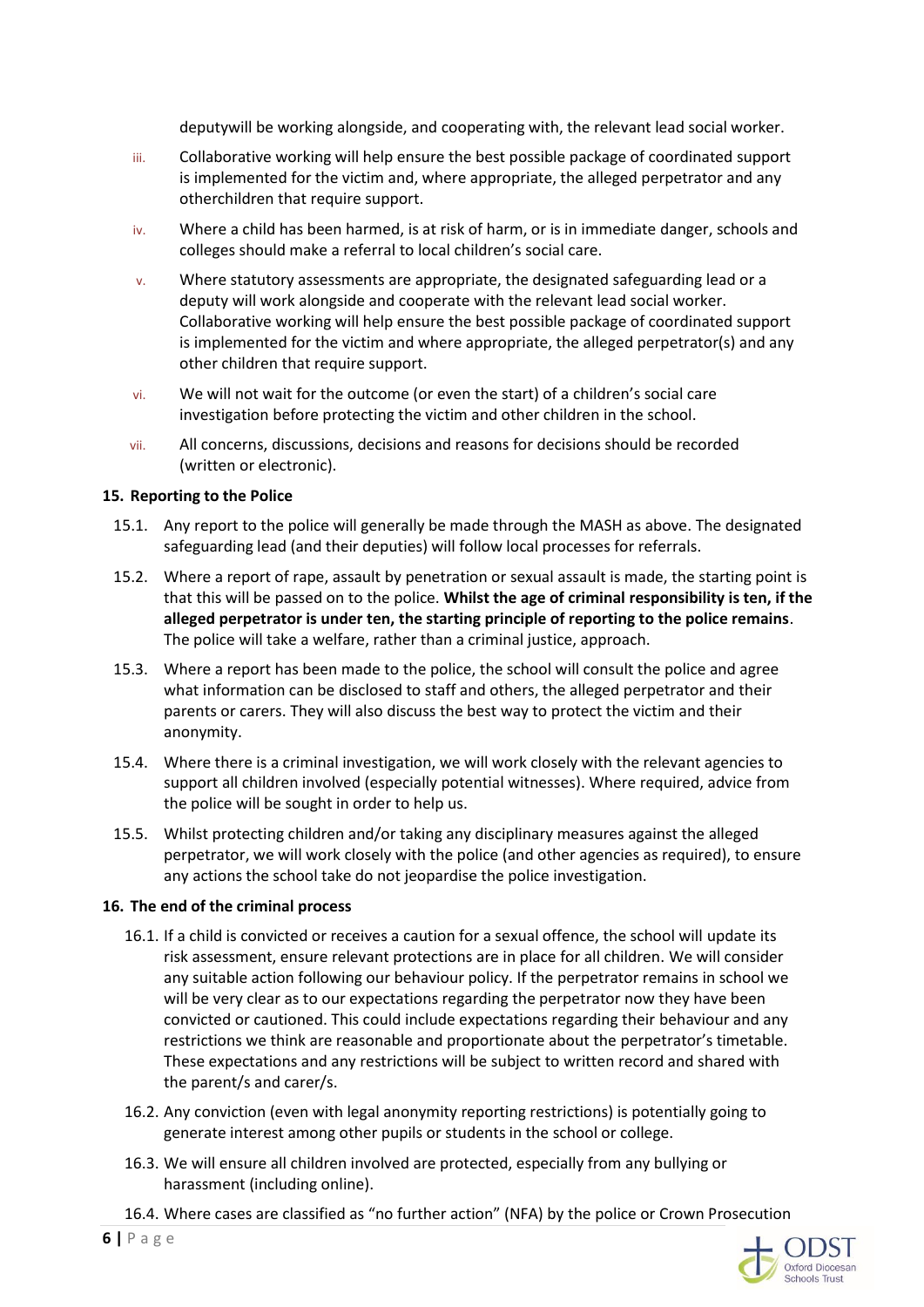Service, or where there is a not guilty verdict, we will continue to offer support to the victim and the alleged perpetrator for as long as is necessary. A not guilty verdict or a decision not to progress with their case will likely be traumatic for the victim. The fact that an allegation cannot be substantiated does not necessarily mean that it was unfounded. We will continue to support all parties in this instance. Records will be retained in all such cases.

## **17. Support for Children Affected by Sexual-Assault**

- 17.1. Support for victims of sexual assault is available from a variety of agencies (see Appendix 2).
- 17.2. We will support the victim of sexual assault to remain in school but if they are unable to do so we will enable them to continue their education elsewhere. This decision will be made only at the request of the child and their family.
- 17.3. If they are moved, we will ensure the new school is aware of the ongoing support they may need. The DSL will support this move.
- 17.4. Where there is a criminal investigation the alleged perpetrator will be removed from any shared classes with the victim and we will also consider how best to keep them a reasonable distance apart on the school premises or on school transport. This is in the best interest of the children concerned and should not be perceived to be a judgement of guilt before any legal proceedings. We will work closely with the police.
- 17.5. Where a criminal investigation into a rape or assault by penetration leads to a conviction or caution, we may take suitable action, if we have not already done so. In all but the most exceptional of circumstances, the rape or assault is likely to constitute a serious breach of discipline and lead to the view that allowing the perpetrator to remain in the same school or college would seriously harm the education or welfare of the victim (and potentially other pupils or students).
- 17.6. Where a criminal investigation into sexual assault leads to a conviction or caution, we may, if we have not already done so, consider any suitable sanctions using our behaviour policy, including consideration of permanent exclusion.
- 17.7. Where the perpetrator is going to remain at the school or college, the principle would be to continue keeping the victim and perpetrator in separate classes and continue to consider the most appropriate way to manage potential contact on school and college premises and transport. The nature of the conviction or caution and wishes of the victim will be especially important in determining how to proceed in such cases.
- 17.8. Reports of sexual assault and sexual harassment will, in some cases, not lead to a report to the police (for a variety of reasons). In some cases, rape, assault by penetration, sexual assault or sexual harassment are reported to the police and the case is not progressed or are reported to the police and ultimately result in a not guilty verdict. None of this means the offence did not happen or that the victim lied. The process will have affected both victim and alleged perpetrator. Appropriate support will be provided to both as required and consideration given to sharing classes and potential contact as required on a case-by-case basis. Details of support and any considerations will be subject to written record and shared with the parent/s and carer/s as appropriate.
- 17.9. All the above will be considered with the needs and wishes of the victim at the heart of the process (supported by parents and carers as required). Any arrangements should be kept under review.

#### **18. Physical Abuse**

- 18.1. While a clear focus of peer-on-peer abuse is around sexual abuse and harassment, physical assaults and initiation violence and rituals from pupils to pupils can also be abusive.
- 18.2. These are equally not tolerated and if it is believed that a crime has been committed, will be

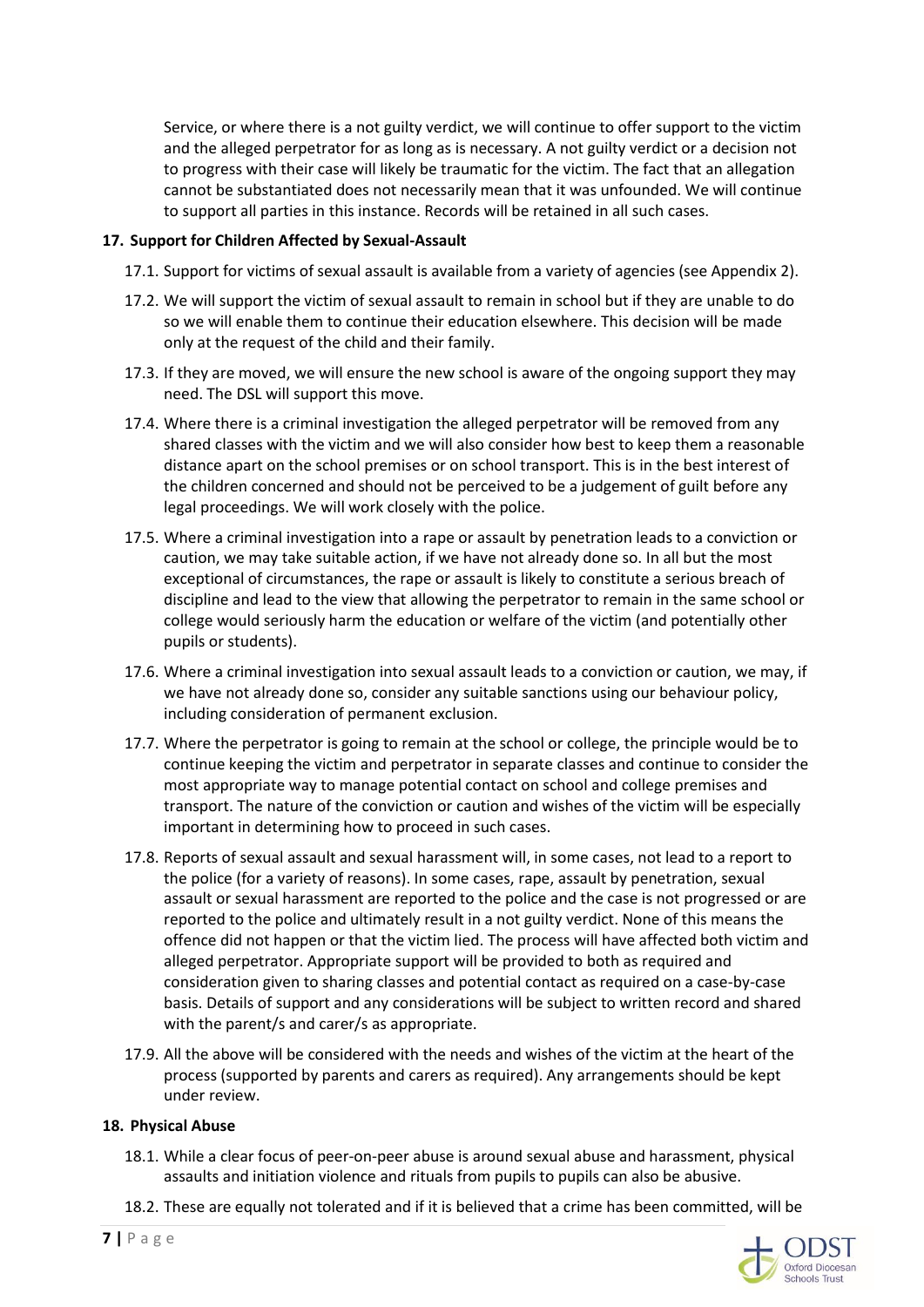reported to the police.

- 18.3. The principles from the anti-bullying policy will be applied in these cases, with recognition that any police investigation will need to take priority.
- 18.4. When dealing with other alleged behaviour which involves reports of, for example, emotional and/or physical abuse, staff can draw on aspects of Hackett's continuum (Appendix 1) to assess where the alleged behaviour falls on a spectrum and to decide how torespond. This could include, for example, whether it:
	- **is socially acceptable**
	- **involves a single incident or has occurred over a period of time**
	- $\blacksquare$  is socially acceptable within the peer group
	- **is problematic and concerning**
	- involves any overt elements of victimisation or discrimination e.g. related to race, gender,sexual orientation, physical, emotional, or intellectual vulnerability
	- **involves an element of coercion or pre-planning**
	- involves a power imbalance between the child/children allegedly responsible for thebehaviour
	- involves a misuse of power

#### **19. Online Behaviour**

- 19.1. Many forms of peer-on-peer abuse have an element of online behaviour including behaviours such as cyberbullying and sexting.
- 19.2. Policies and procedures concerning this type of behaviour can be found (in Safeguarding and Child Protection Policy)

### **20. Prevention**

20.1. <SCHOOL NAME) actively seeks to raise awareness of and prevent all forms of peer-onpeer abuse by: training all Local Governing Body (LGB) Members, Senior Leadership Team, staff and volunteers, pupils and parents about this issue. This will include training all LGB Members, Senior Leadership Team, staff and volunteers on the nature, prevalence and effect of peer-on-peer abuse, and how to prevent, identify and respond to it.

This includes

- Contextual Safeguarding;
- **The identification and classification of specific behaviours; and**
- The importance of taking seriously all forms of peer-on-peer abuse (no matter how low level they may appear) and ensuring that no form of peer-on-peer abuse is ever dismissed as horseplay or teasing.
- **Educating children about the nature and prevalence of peer-on-peer abuse via PSHE and** the wider curriculum.
- 20.2. Pupils are frequently told what to do if they witness or experience such abuse, the effect that it can have on those who experience it and the possible reasons for it, including vulnerability of those who inflict such abuse.
- 20.3. They are regularly informed about the School's approach to such issues, including its zero-tolerance policy towards all forms of peer-on-peer abuse.
- 20.4. Engaging parents on this issue by:
	- Talking about it with parents, both in groups and one to one;
	- Asking parents what they perceive to be the risks facing their child and how they would like to see the School address those risks;
	- **Involving parents in the review of School policies and lesson plans; and**

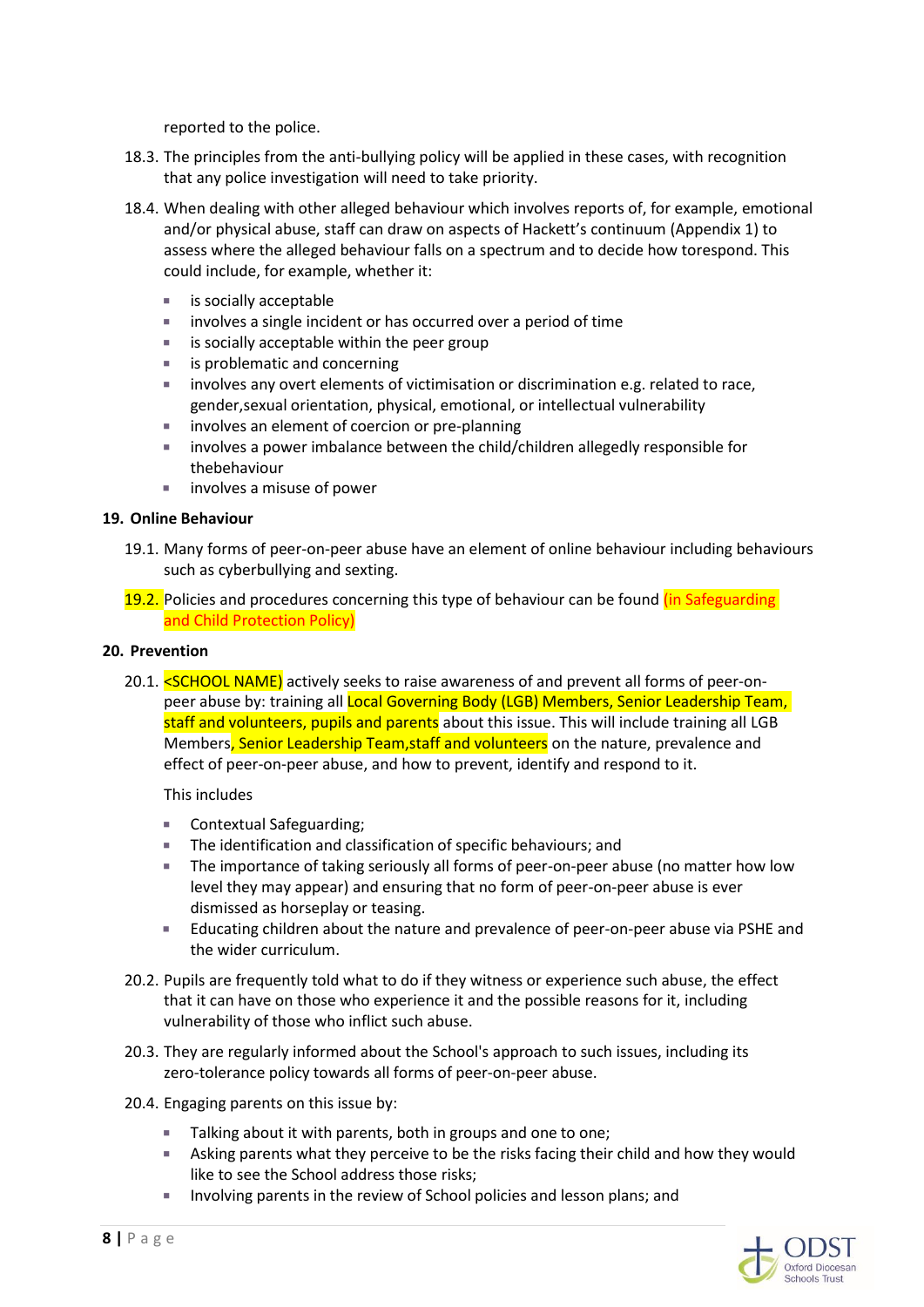- **Encouraging parents to hold the School to account on this issue.**
- 20.5. Ensuring that all peer-on-peer abuse issues are fed back to the School's DSL so that they can spot and address any concerning trends and identify pupils who maybe in need of additional support. This is done by way of a [weekly staff meeting/daily briefing/SLT meetings] at which all concerns about pupils (including peer-on-peer abuse issues) are discussed];
	- Challenging the attitudes that underlie such abuse (both inside and outside the classroom);
	- Working with LGB Members, Academy Trustees, Senior Leadership Team, all staff and volunteers, pupils and parents to address equality issues, to promote positive values, and to encourage a culture of tolerance and respect amongst all members of the School community;
	- Creating conditions in which our pupils can aspire to and realise safe andhealthy relationships;
	- Creating a culture in which our pupils feel able to share their concerns openly, in a nonjudgmental environment, and have them listened to; and
	- Responding to cases of peer-on-peer abuse promptly and appropriately.

## **21. Multi-agency working**

- 21.1. The School actively engages with its local partners in relation to peer-on-peer abuse, and works closely with the OCSB, the RBWM Safeguarding Partnership (through Achieving for Children), Berkshire West Safeguarding Children Partnership (BWSCP) and their associates, Multi-Agency Safeguarding Hubs (MASH), children's social care, and/or other relevant agencies, and other schools.
- 21.2. The relationships the School has built with these partners are essential to ensuring that the School is able to prevent, identify early and appropriately handle cases of peer-on-peer abuse. They help the School
	- To develop a good awareness and understanding of the different referral pathways that operate in its local area, as well as the preventative and support services which exist;
	- To ensure that our pupils can access the range of services and support they need quickly;
	- To support and help inform our local community's response to peer-on-peer abuse;
	- To increase our awareness and understanding of any concerning trends and emerging risks in our local area to enable us to take preventative action to minimise the risk of thesebeing experienced by our [pupils/students].
- 21.3. The School actively refers concerns/allegations of peer-on-peer abuse where necessary to
	- The local Safeguarding Children Partnership MASH (or equivalent)], children's social care, and/or other relevant agencies.
	- Children resident out of county but attending an ODST school will report to their home MASH or equivalent Social Care
- 21.4. In cases involving children who are subject to risk, harm and abuse and who have CLA status, the children's social worker must be informed and a coordinated approach to address any incidents or concerns will be required.

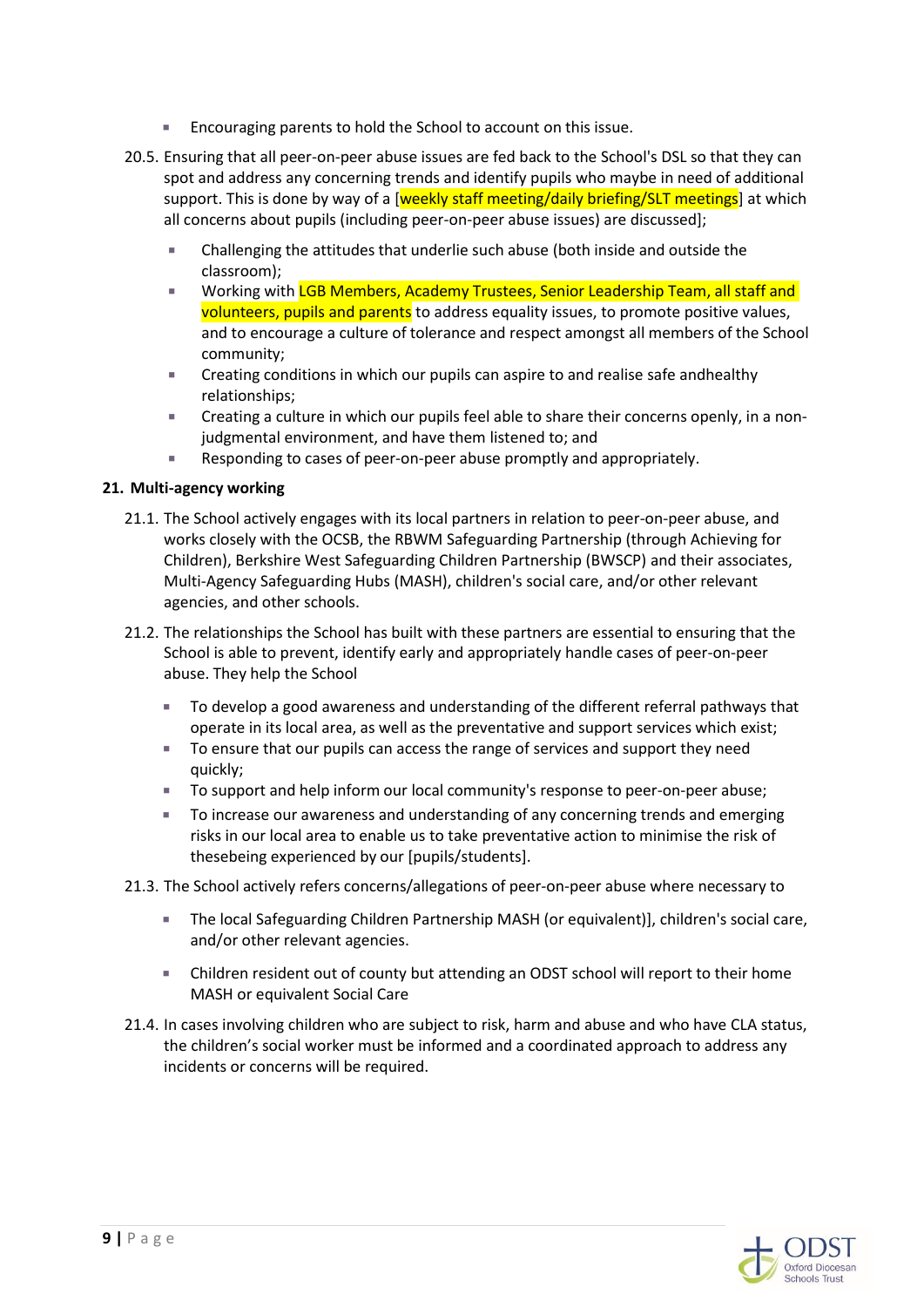### **Appendix 1**

Simon Hackett (2010) has proposed a continuum model to demonstrate the range of sexual behaviours presented by children and young people, from those that are normal, to those that are highly deviant:

| Normal                                               | Inappropriate                                              | <b>Problematic</b>                                         | <b>Abusive</b>                                                                | <b>Violent</b>                                                                      |
|------------------------------------------------------|------------------------------------------------------------|------------------------------------------------------------|-------------------------------------------------------------------------------|-------------------------------------------------------------------------------------|
| Developmentally<br>expected                          | · Single instances of<br>inappropriate sexual<br>behaviour | • Problematic and<br>concerning<br>behaviours              | • Victimising intent<br>or outcome                                            | • Physically violent<br>sexual abuse                                                |
| Socially acceptable                                  | · Socially acceptable                                      | • Developmentally                                          | · Includes misuse<br>of power                                                 | • Highly intrusive                                                                  |
| Consensual, mutual,<br>reciprocal<br>Shared decision | behaviour within<br>peer group<br>• Context for            | unusual and socially<br>unexpected<br>. No overt elements  | · Coercion and force<br>to ensure victim<br>compliance                        | · Instrumental<br>violence which is<br>physiologically and/<br>or sexually arousing |
| making                                               | behaviour may be<br>inappropriate                          | of victimisation<br>· Consent issues                       | · Intrusive                                                                   | to the perpetrator<br>· Sadism                                                      |
|                                                      | · Generally<br>consensual<br>and reciprocal                | may be unclear<br>• May lack reciprocity<br>or equal power | · Informed consent<br>lacking, or not able<br>to be freely given<br>by victim |                                                                                     |
|                                                      |                                                            | · May include levels<br>of compulsivity                    | · May include<br>elements of<br>expressive violence                           |                                                                                     |
|                                                      |                                                            |                                                            |                                                                               |                                                                                     |

[https://www.nspcc.org.uk/globalassets/documents/publications/harmful-sexual-behaviour](https://www.nspcc.org.uk/globalassets/documents/publications/harmful-sexual-behaviour-framework.pdf)[framework.pdf](https://www.nspcc.org.uk/globalassets/documents/publications/harmful-sexual-behaviour-framework.pdf)